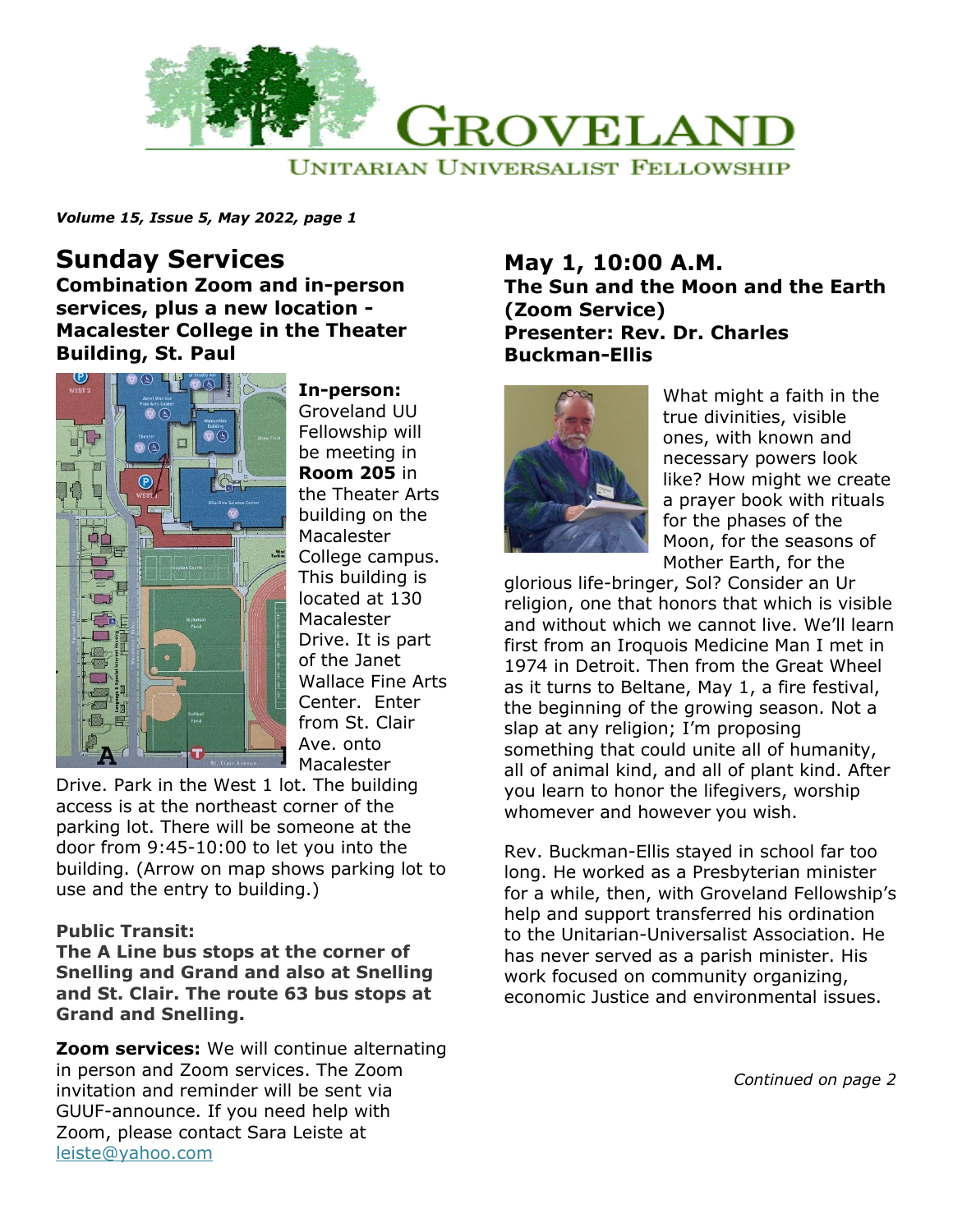## **May 8, 10:00 A.M. Truth and Reparations Initiative (In-person Service) Presented by Rev. Pamela Ngunjiri**



Rev. Pamela Ngunjiri (pronounced go jiri) will share how the Minnesota Council of Churches Truth and Reparatioins Initiative came about with a focus on truth-telling, education and reparations

in addressing the historic harm to African American and Native American communities here in Minnesota.

Rev. Pamela Ngunjiri is a transplant to Minnesota by way of Texas, Illinois, Missouri, Nebraska and Portland, Oregon. Her family moved around as the military dictated.

Ngunjiri received her undergraduate degree in Early Childhood Education, a Master of Theological Studies and a Master of Social Work. She is currently writing her dissertation to complete the requirements for the Doctor of Ministry in Church Leadership, with an emphasis on Global and Contextual Leadership, at Bethel University.

She is currently employed as a Co-Director of Racial Justice at the Minnesota Council of Churches. Previously, she has worked as a Social Worker for Hennepin County, and as a One-on-One Client Facilitator for Chemically Dependent Women at a small community agency in St. Paul, where she also taught Anger Management and Parenting classes. Employment has also included working as a Family Support Services Manager at a small non-profit agency, Adjunct Associate Professor of Social Work and Liaison/Mentor to Adults returning to or attending college for the first time.

Ngunjiri is an ordained Itinerant Elder in the AME Church.

## **May 15, 10:00 A.M. Discovering My Agender Identity (Zoom Service) Presented by Pey Carter Moderated by Abby Struck**



Join guest speaker Pey Carter (She/They/He) as they share their journey discovering their Agender identity and making the choice to have genderaffirming surgery. They will also reflect on how it affected their self-love and

thoughts of self-worth.

Pey Carter is in candidate status with the UUA and will be graduating this June with an M.Div., along with a concentration in Social Justice and Ethics. They will be starting the D.Min. in Social Transformation program at United Theological Seminary of the Twin Cities this fall. Pey's focus in ministry is storytelling and narrative justice and prophetic leadership, particularly around the topics of disabilities, mental health, sexual trauma, and queer liberation.

## **May 22, 10:00 A.M. Flower Communion (In-person Service) Facilitated by Larry Herbison**



Larry Herbison will facilitate our traditional Flower Communion Service, an annual spring ritual that celebrates beauty, human uniqueness, diversity, and community. Each

participant is asked to bring a flower to the service, where it is placed in a communal vase. During the service, each person is encouraged to take a different flower from the vase to take home.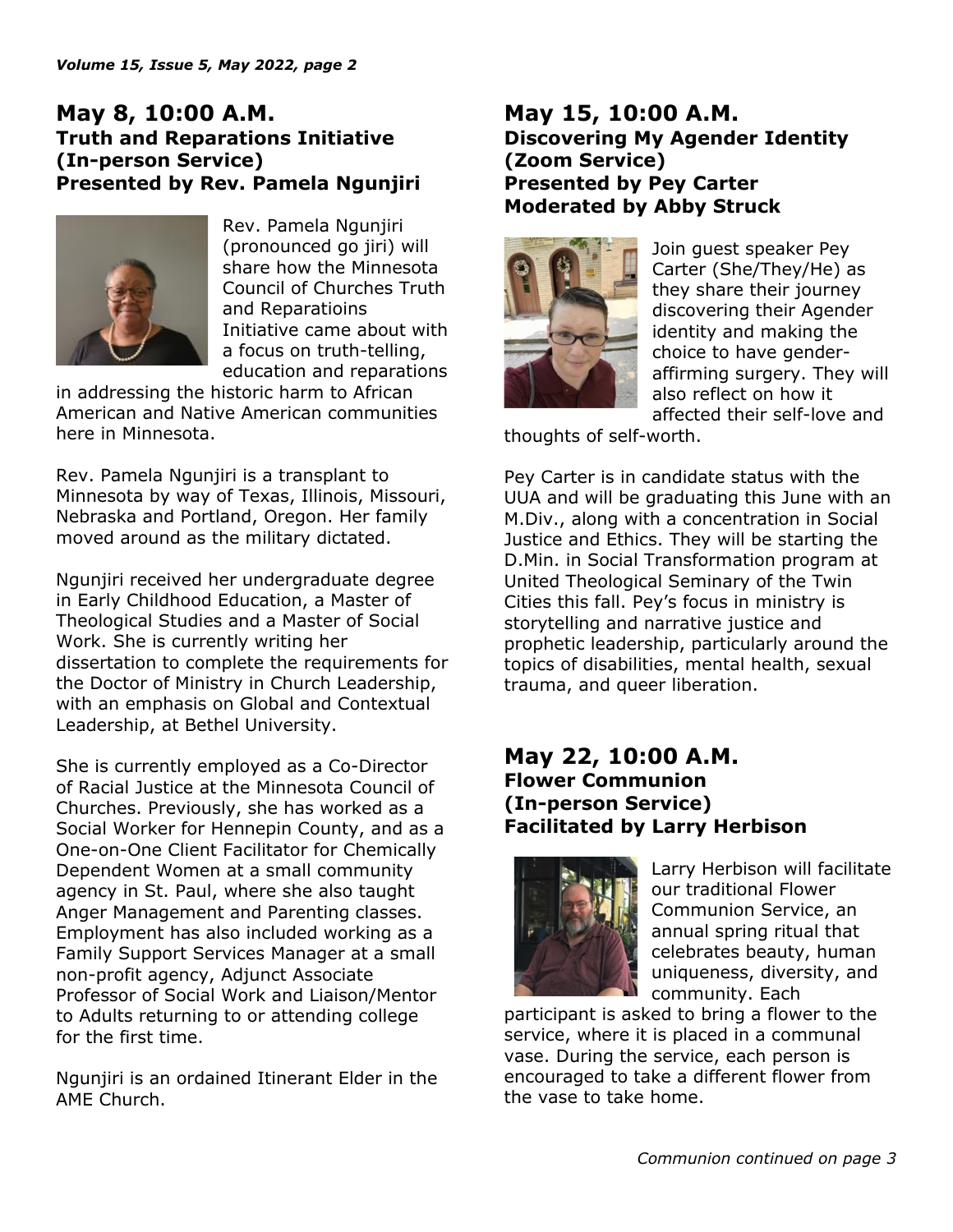#### *Volume 15, Issue 5, May 2022, page 3*

*Communion, continued from page 2*

The Flower Communion service was created by Czech minister Norbert Capek (1870- 1942) as a symbolic ritual that would bind people more closely together. Dr. Capek's wife, Maja Capek brought the service to the United States in 1940.

Larry Herbison is a longtime member of Groveland Fellowship and is currently serving as President.

**Following our Flower Communion Service, we will break for the summer. Services will resume on the first Sunday after Labor Day with our traditional Mingling of the Waters. Have a great summer!**

# **Looking Ahead…**

The Groveland Annual Meeting will be held in early June, and later followed by the annual Program meeting. Look for details in the June e-wire.

# **Groveland Events…**

## **Groveland Book Group Wednesday, May 18 6:30-8:00 pm – On Zoom**



On May 18 we will meet at 6:30 pm on Zoom. Our format is a discussion of books we are

presently reading or have read recently. See our website for the Zoom link information. Please email Sara at [leiste@yahoo.com](mailto:leiste@yahoo.com) for Zoom help.

#### **Books discussed at the April meeting:**

*It Can't Happen Here* – Sinclair Lewis *The Secret History* – Donna Tartt *Here Right Matters* – Alexander Vindman *Grass Roots* – Paul Gruchow *Middlemarch* – George Elliot *The Elegance of the Hedgehog* – Muriel Barbery

*The Republic of Love* – Carol Shields Susan Hunter "Dangerous" novel series John Lescroart mystery series

## **Message from Our Treasurer**

Thank you to all for your financial help this church year. Our need, however, does not go away over the summer! To donate, please write your check to Groveland UU Fellowship and send it to P.O. Box 40011, Saint Paul, MN 55104-8011. Thank you!

# **Host Families Sought**

Host families for LGBTQ exchange students are being sought by non-profit Greenheart. They are looking for open-minded host families for 3 different LGBTQ exchange students arriving in late August and staying through early June 2023. These students are openly LGBTQ, so Greenheart is seeking host families who are comfortable with that, and can provide a supportive environment for them. These students are from Estonia, Spain, and Poland, can speak English, have medical insurance and their own spending money. Host families would provide a room, meals, and a caring environment for their student. Greenheart will provide group orientations and enhancement activities. They accept applications from a wide variety of host family compositions, and do not discriminate. Host families are matched using common backgrounds and interests. Students will attend the local public high school or charter school, and go to school by bus or walking. Host families must be over the age of 26, pass criminal background checks, and complete an online application and in-home interview with the Local Coordinator, Mary Armstrong. For more information about the program, please connect with Mary Armstrong at 952-657- 3406 or [www.greenheart.org](http://www.greenheart.org/) or [Armstrong.mary@mac.com.](mailto:Armstrong.mary@mac.com)